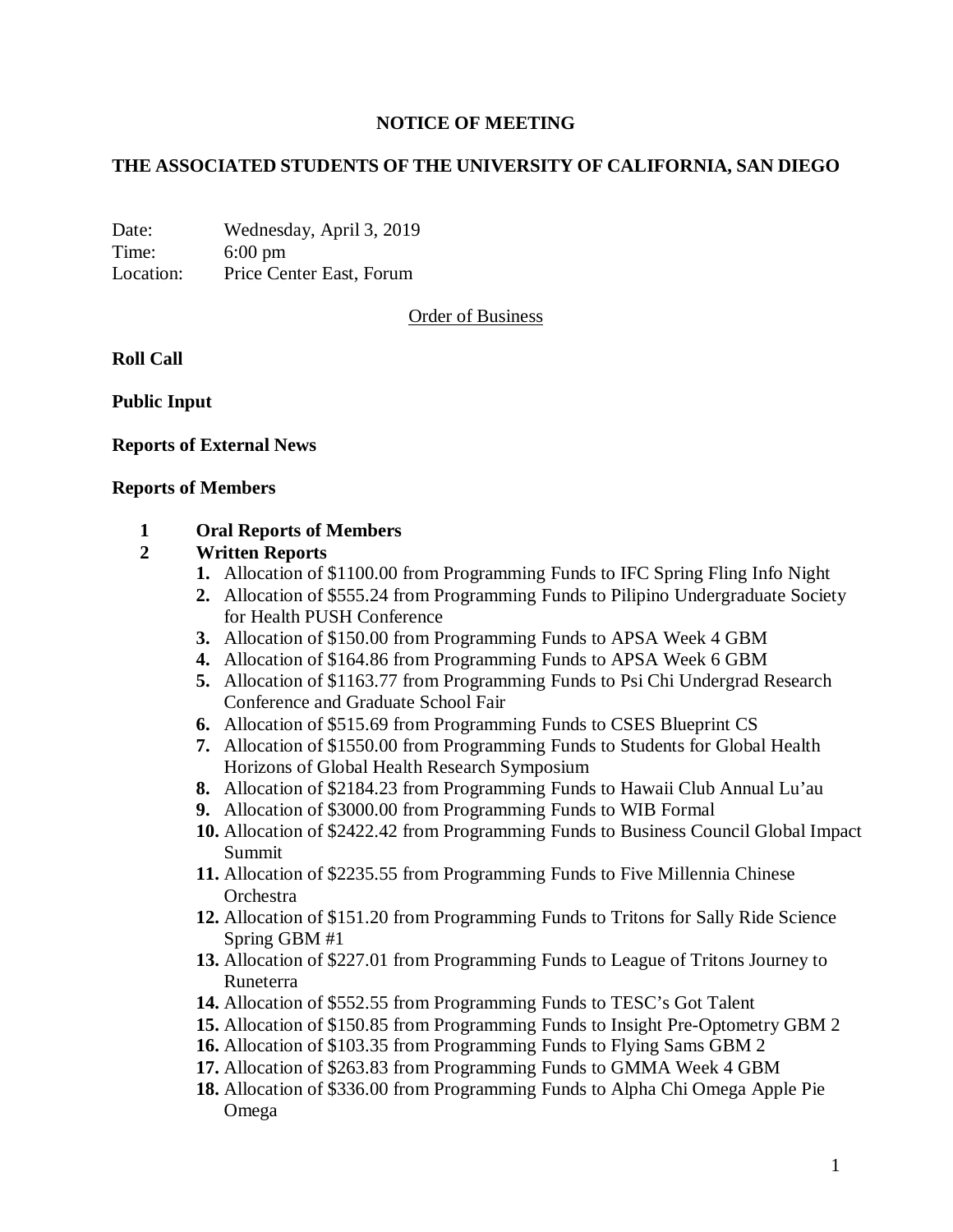- **19.** Allocation of \$226.25 from Programming Funds to Health Care Frontiers Health Administration Panel
- **20.** Allocation of \$4035.05 from Programming Funds to MSA Anti-Colonialism Day
- **21.** Allocation of \$535.24 from Programming Funds to MSA Friday Prayer Lunch and Lecture 2
- **22.** Allocation of \$535.14 from Programming Funds to MSA GBM #3 JIP
- **23.** Allocation of \$342.89 from Programming Funds to MSA Ramadan Iftar 1
- **24.** Allocation of \$733.02 from Programming Funds to MSA Graduation Banquet
- **25.** Allocation of \$97.86 from Programming Funds to BSSA Getting Hired 101: Writing Your Resume
- **26.** Allocation of \$225.20 from Programming Funds to BSSA Movie Night
- **27.** Allocation of \$178.64 from Programming Funds to BSSA Transfer Mixer
- **28.** Allocation of \$147.78 from Programming Funds to Students for Justice in Palestine Spring GBM 1
- **29.** Allocation of \$874.48 from Programming Funds to Triton XR Hack XR 1
- **30.** Allocation of \$869.63 from Programming Funds to Triton XR Hack XR 2
- **31.** Allocation of \$869.89 from Programming Funds to Triton XR Hack XR 3
- **32.** Allocation of \$293.62 from Programming Funds to Lighthouse College Life Free Pizza and Tabling
- **33.** Allocation of \$285.00 from Programming Funds to MSA Anti-Colonialism Library Walk
- **34.** Allocation of \$80.00 from Programming Funds to CSA Dance Night
- **35.** Allocation of \$451.84 from Programming Funds to AED Spring GBM II
- **36.** Allocation of \$236.86 from Programming Funds to HMP3 Open Application Event
- **37.** Allocation of \$457.96 from Programming Funds to HOPE Evening with the School of Medicine
- **38.** Allocation of \$150.00 from Programming Funds to HMP3 Secrets to STEM Undergrad Employment
- **39.** Allocation of \$111.10 from Programming Funds to Chem-E-Car Project Spring GBM 3
- **40.** Allocation of \$2784.88 from Programming Funds to MSA Ramadan Seminar
- **41.** Allocation of \$452.88 from Programming Funds to NETS/AiCHE Day
- **42.** Allocation of \$134.45 from Programming Funds to IEEE Boy Scout Merit Badge Fair
- **43.** Allocation of \$400.62 from Programming Funds to ACSSA Week 3 GBM
- **44.** Allocation of \$400.62 from Programming Funds to ACSSA Week 5 GBM
- **45.** Allocation of \$345.40 from Programming Funds to ACSSA Week 4 GBM
- **46.** Allocation of \$1898.10 from Programming Funds to SangamSD Comedy Show
- **47.** Allocation of \$2995.85 from Programming Funds to DS3 Datathon 2019
- **48.** Allocation of \$634.26 from Programming Funds to Red Cross at UCSD Blood Bash Day 1
- **49.** Allocation of \$440.75 from Programming Funds to Red Cross at UCSD Blood Bash Day 2
- **50.** Allocation of \$439.06 from Programming Funds to Red Cross at UCSD Blood Bash Day 3
- **51.** Allocation of \$450.25 from Programming Funds to Red Cross at UCSD Blood Bash Day 4
- **52.** Allocation of \$4215.86 from Programming Funds to Red Cross at Data Science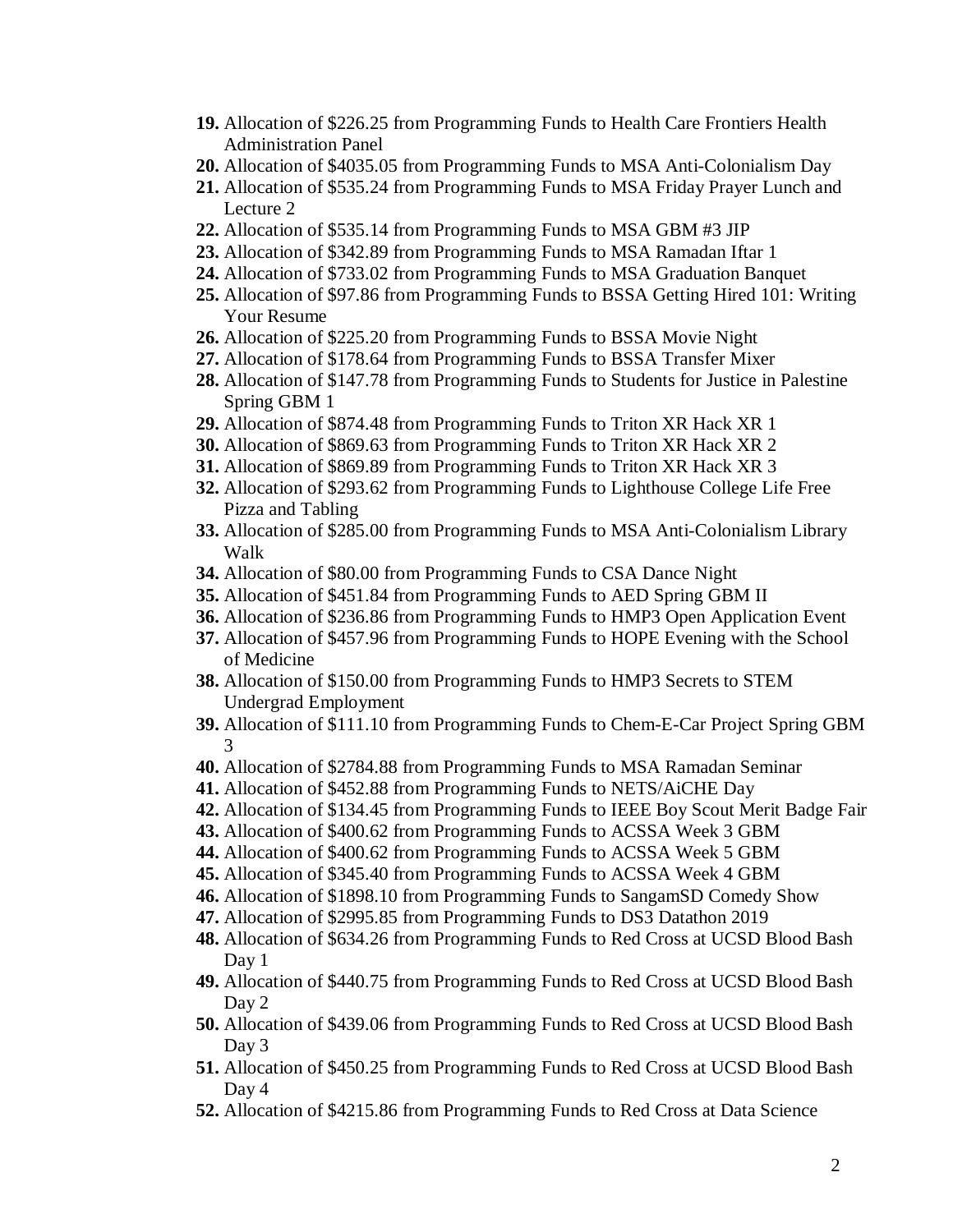Student Society Data Science Day

- **53.** Allocation of \$5000.00 from Programming Funds to BMES Bioengineering Day
- **54.** Allocation of \$100.00 from Programming Funds to Red Cross at Inter-Sustainability Council Earth Plaza Palooza
- **55.** Allocation of \$120.00 from Programming Funds to Society of Hispanic Professional Engineers Spring GBM 2
- **56.** Allocation of \$118.75 from Programming Funds to Red Cross at Inter-Sustainability Council Green Talks 2019
- **57.** Allocation of \$199.99 from Programming Funds to IEEE GBM 3
- **58.** Allocation of \$262.60 from Programming Funds to IEEE Programming in the Sky
- **59.** Allocation of \$475.00 from Programming Funds to society of Hispanic Professional Engineers EMPOWER
- **60.** Allocation of \$199.99 from Programming Funds to IEEE Professional Mock Interview Event
- **61.** Allocation of \$199.99 from Programming Funds to IEEE Networking Skills Workshop
- **62.** Allocation of \$199.99 from Programming Funds to IEEE Blinking Mother's Day Circuit/Card Workshop
- **63.** Allocation of \$500.00 from Programming Funds to MSA Friday Prayer Lecture
- **64.** Allocation of \$83.23 from Programming Funds to Chancellor's Scholars Alliance Smash Tournament
- **65.** Allocation of \$175.62 from Programming Funds to BSSA Earth Day: Mini-Fair - Nathan

# **Reports of Senator Projects**

### **Question Time**

# **Reports of Committees**

- **1** Finance Committee
- **2** Legislative Committee

### **Special Orders**

**1** Special Presentation by Caroline Siegel Singh regarding Updates from Triton Lobby Corps

### **Unfinished Business**

**New Business**

# **Open Forum**

**Roll Call**

# Bills in Committee